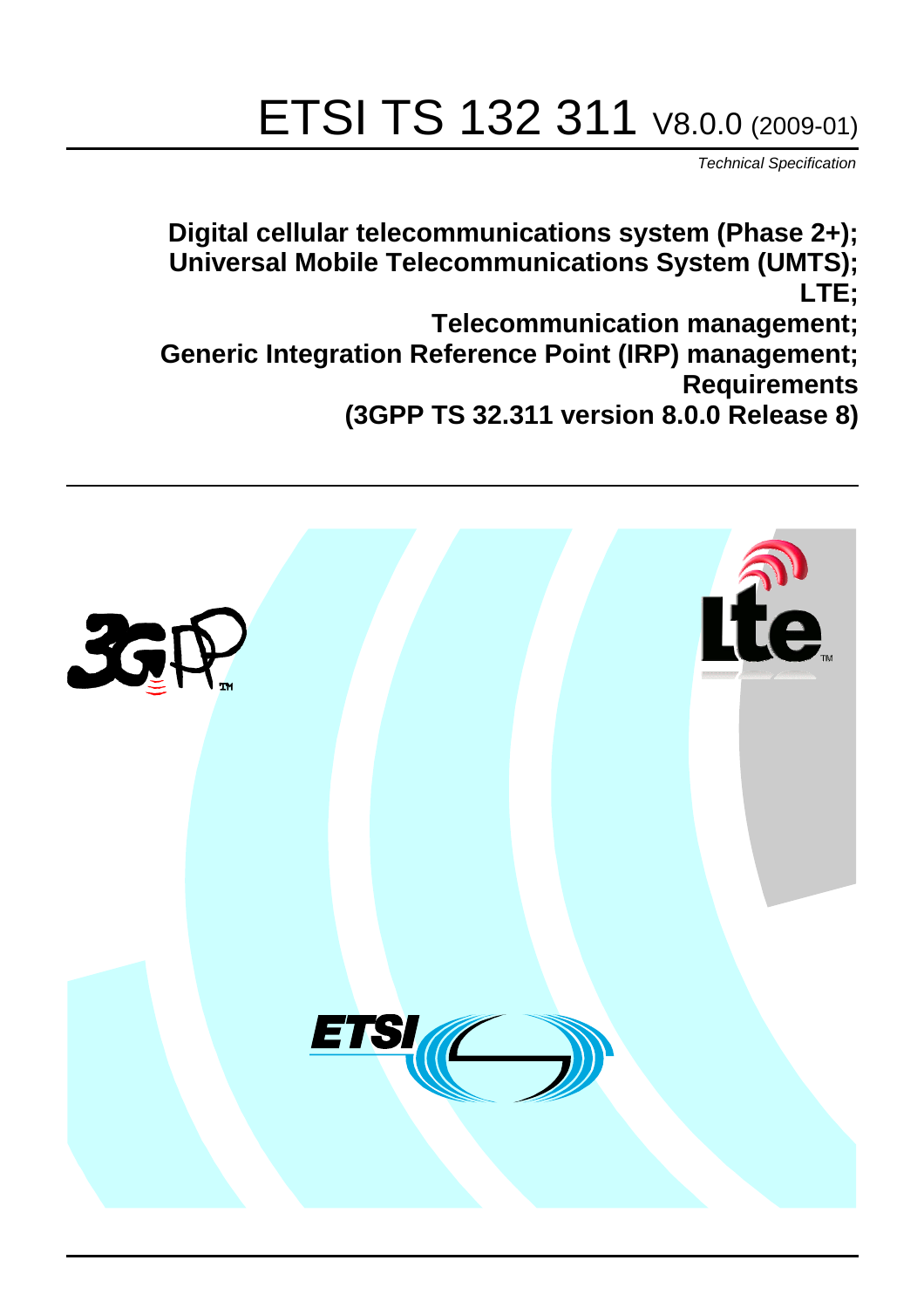Reference RTS/TSGS-0532311v800

Keywords

GSM, LTE, UMTS

#### *ETSI*

#### 650 Route des Lucioles F-06921 Sophia Antipolis Cedex - FRANCE

Tel.: +33 4 92 94 42 00 Fax: +33 4 93 65 47 16

Siret N° 348 623 562 00017 - NAF 742 C Association à but non lucratif enregistrée à la Sous-Préfecture de Grasse (06) N° 7803/88

#### *Important notice*

Individual copies of the present document can be downloaded from: [http://www.etsi.org](http://www.etsi.org/)

The present document may be made available in more than one electronic version or in print. In any case of existing or perceived difference in contents between such versions, the reference version is the Portable Document Format (PDF). In case of dispute, the reference shall be the printing on ETSI printers of the PDF version kept on a specific network drive within ETSI Secretariat.

Users of the present document should be aware that the document may be subject to revision or change of status. Information on the current status of this and other ETSI documents is available at <http://portal.etsi.org/tb/status/status.asp>

If you find errors in the present document, please send your comment to one of the following services: [http://portal.etsi.org/chaircor/ETSI\\_support.asp](http://portal.etsi.org/chaircor/ETSI_support.asp)

#### *Copyright Notification*

No part may be reproduced except as authorized by written permission. The copyright and the foregoing restriction extend to reproduction in all media.

> © European Telecommunications Standards Institute 2009. All rights reserved.

**DECT**TM, **PLUGTESTS**TM, **UMTS**TM, **TIPHON**TM, the TIPHON logo and the ETSI logo are Trade Marks of ETSI registered for the benefit of its Members.

**3GPP**TM is a Trade Mark of ETSI registered for the benefit of its Members and of the 3GPP Organizational Partners. **LTE**™ is a Trade Mark of ETSI currently being registered

for the benefit of its Members and of the 3GPP Organizational Partners.

**GSM**® and the GSM logo are Trade Marks registered and owned by the GSM Association.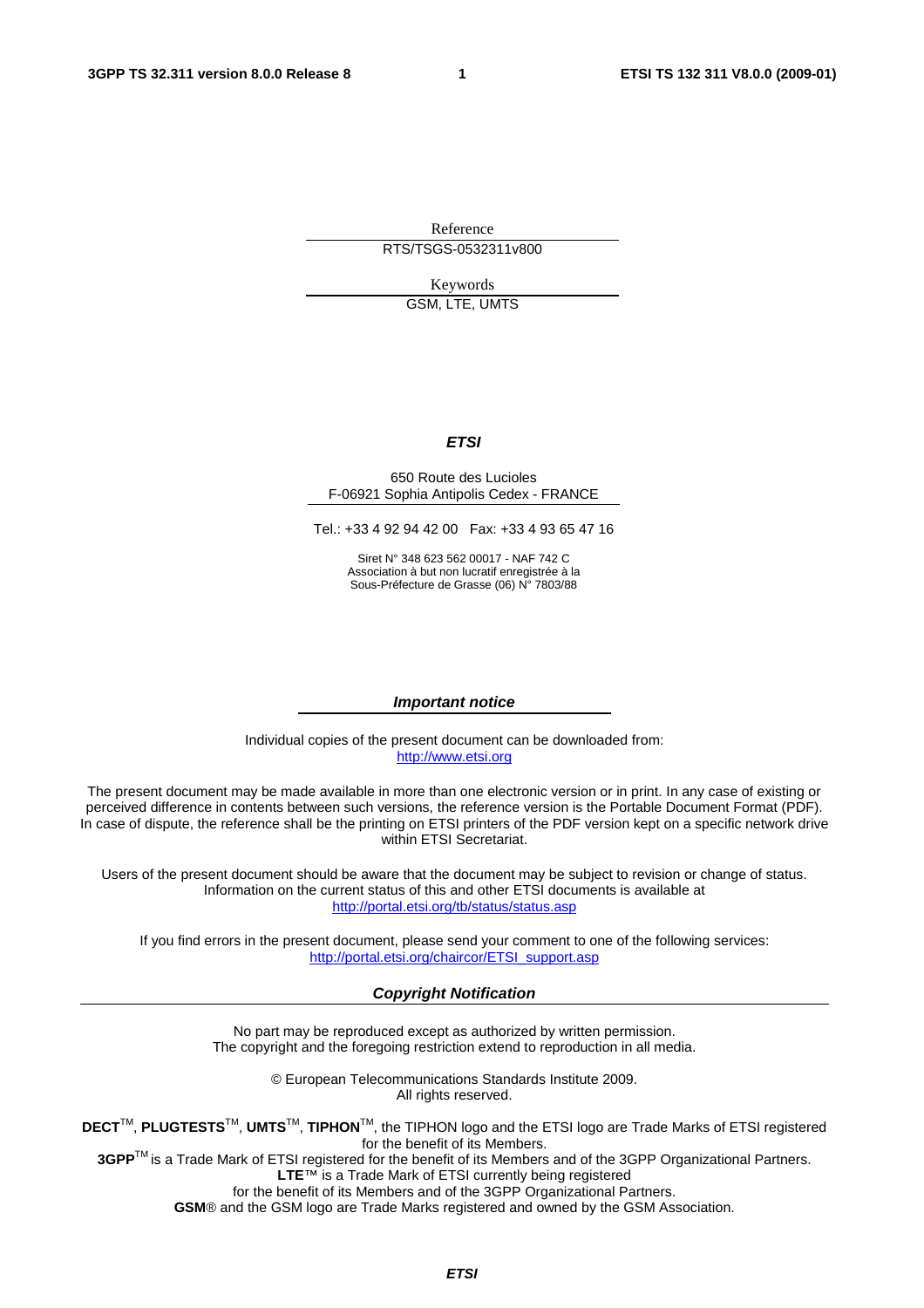## Intellectual Property Rights

IPRs essential or potentially essential to the present document may have been declared to ETSI. The information pertaining to these essential IPRs, if any, is publicly available for **ETSI members and non-members**, and can be found in ETSI SR 000 314: *"Intellectual Property Rights (IPRs); Essential, or potentially Essential, IPRs notified to ETSI in respect of ETSI standards"*, which is available from the ETSI Secretariat. Latest updates are available on the ETSI Web server [\(http://webapp.etsi.org/IPR/home.asp\)](http://webapp.etsi.org/IPR/home.asp).

Pursuant to the ETSI IPR Policy, no investigation, including IPR searches, has been carried out by ETSI. No guarantee can be given as to the existence of other IPRs not referenced in ETSI SR 000 314 (or the updates on the ETSI Web server) which are, or may be, or may become, essential to the present document.

#### Foreword

This Technical Specification (TS) has been produced by ETSI 3rd Generation Partnership Project (3GPP).

The present document may refer to technical specifications or reports using their 3GPP identities, UMTS identities or GSM identities. These should be interpreted as being references to the corresponding ETSI deliverables.

The cross reference between GSM, UMTS, 3GPP and ETSI identities can be found under [http://webapp.etsi.org/key/queryform.asp.](http://webapp.etsi.org/key/queryform.asp)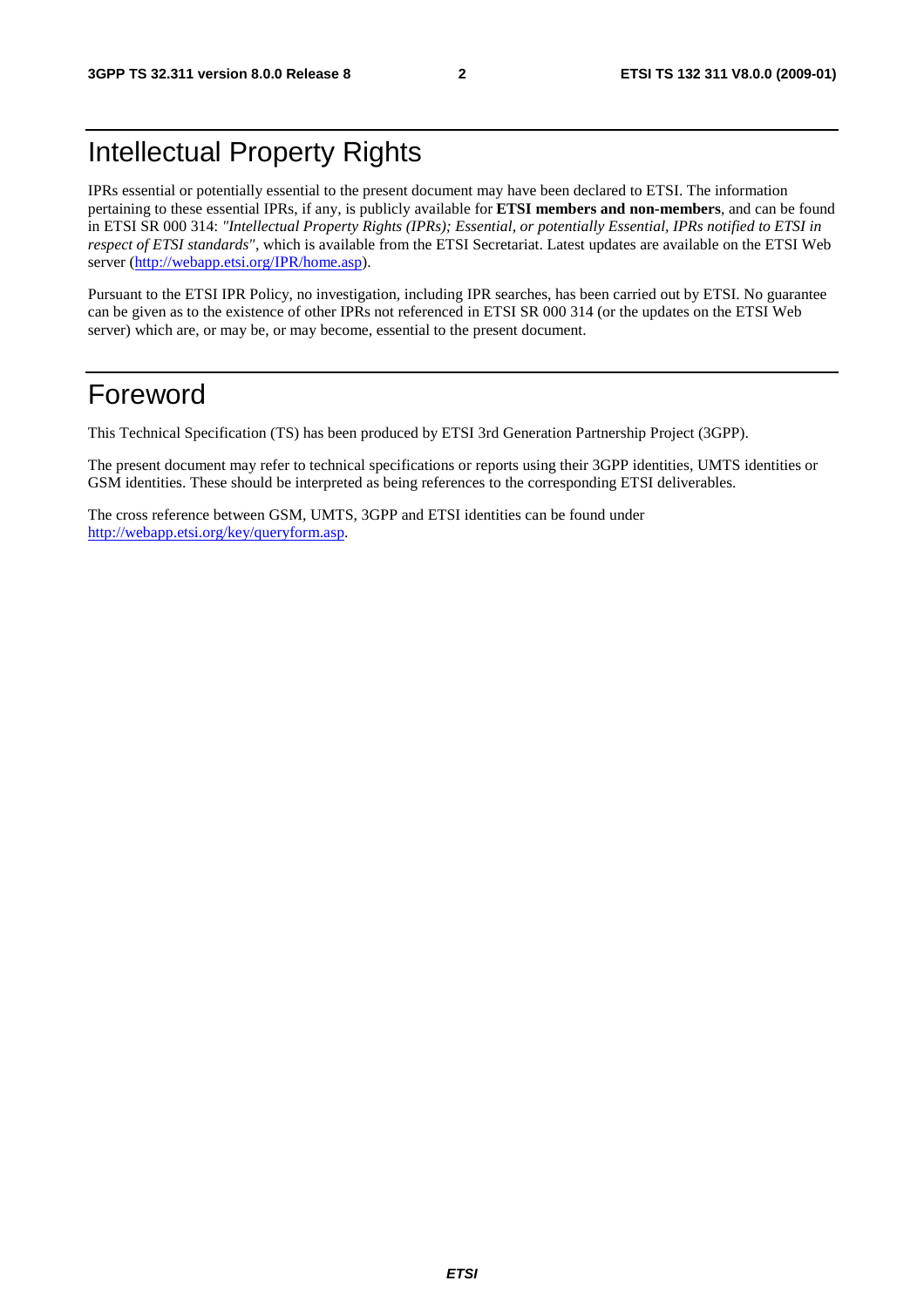$\mathbf{3}$ 

# Contents

| $\mathbf{1}$                 |  |  |  |  |  |
|------------------------------|--|--|--|--|--|
| $\overline{2}$               |  |  |  |  |  |
| 3 <sup>7</sup><br>3.1<br>3.2 |  |  |  |  |  |
| $\overline{4}$<br>4.1<br>4.2 |  |  |  |  |  |
|                              |  |  |  |  |  |
|                              |  |  |  |  |  |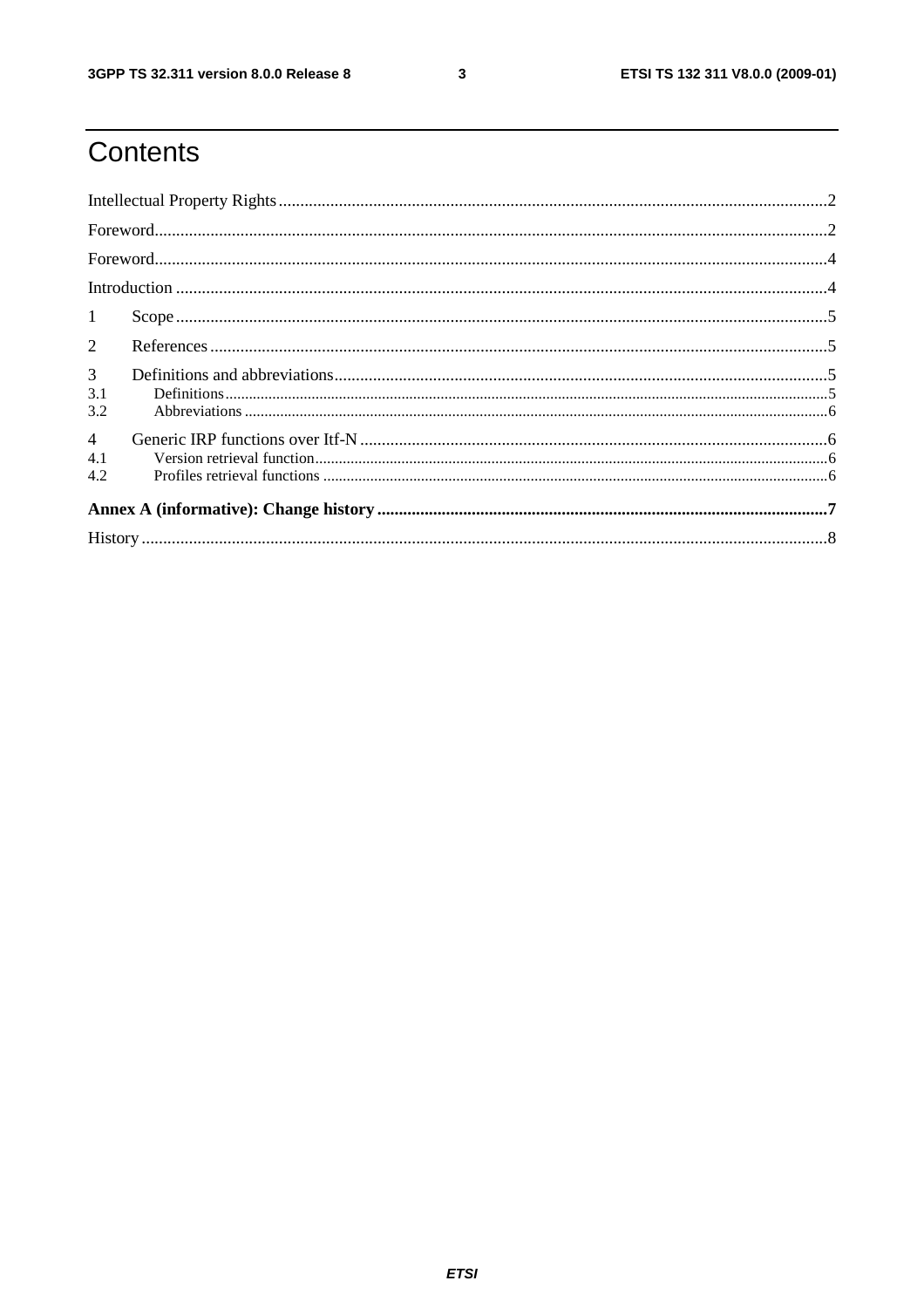#### Foreword

This Technical Specification (TS) has been produced by the 3<sup>rd</sup> Generation Partnership Project (3GPP).

The contents of the present document are subject to continuing work within the TSG and may change following formal TSG approval. Should the TSG modify the contents of the present document, it will be re-released by the TSG with an identifying change of release date and an increase in version number as follows:

Version x.y.z

where:

- x the first digit:
	- 1 presented to TSG for information;
	- 2 presented to TSG for approval;
	- 3 or greater indicates TSG approved document under change control.
- y the second digit is incremented for all changes of substance, i.e. technical enhancements, corrections, updates, etc.
- z the third digit is incremented when editorial only changes have been incorporated in the document.

## Introduction

The present document is part of a TS-family covering the 3<sup>rd</sup> Generation Partnership Project; Technical Specification Group Services and System Aspects; Telecommunication management; as identified below:

| 32.311: | "Generic Integration Reference Point (IRP) management; Requirements".                                                           |
|---------|---------------------------------------------------------------------------------------------------------------------------------|
| 32.312: | "Generic Integration Reference Point (IRP) management; Information Service (IS)".                                               |
| 32.313: | "Generic Integration Reference Point (IRP) management; Common Object Request Broker<br>Architecture (CORBA) Solution Set (SS)". |
| 32.317: | "Generic Integration Reference Point (IRP) management; SOAP Solution Set (SS)".                                                 |

The Itf-N interface is built up by a number of Integration Reference Points (IRPs) and a related Name Convention, which realise the functional capabilities over this interface. The basic structure of the IRPs is defined in 3GPP TS 32.101 [1] and 3GPP TS 32.102 [2].

The IRPs support a set of common services. Those features allow to retrieve IRP profile and IRP supported versions. The present document contains the requirements of those common services.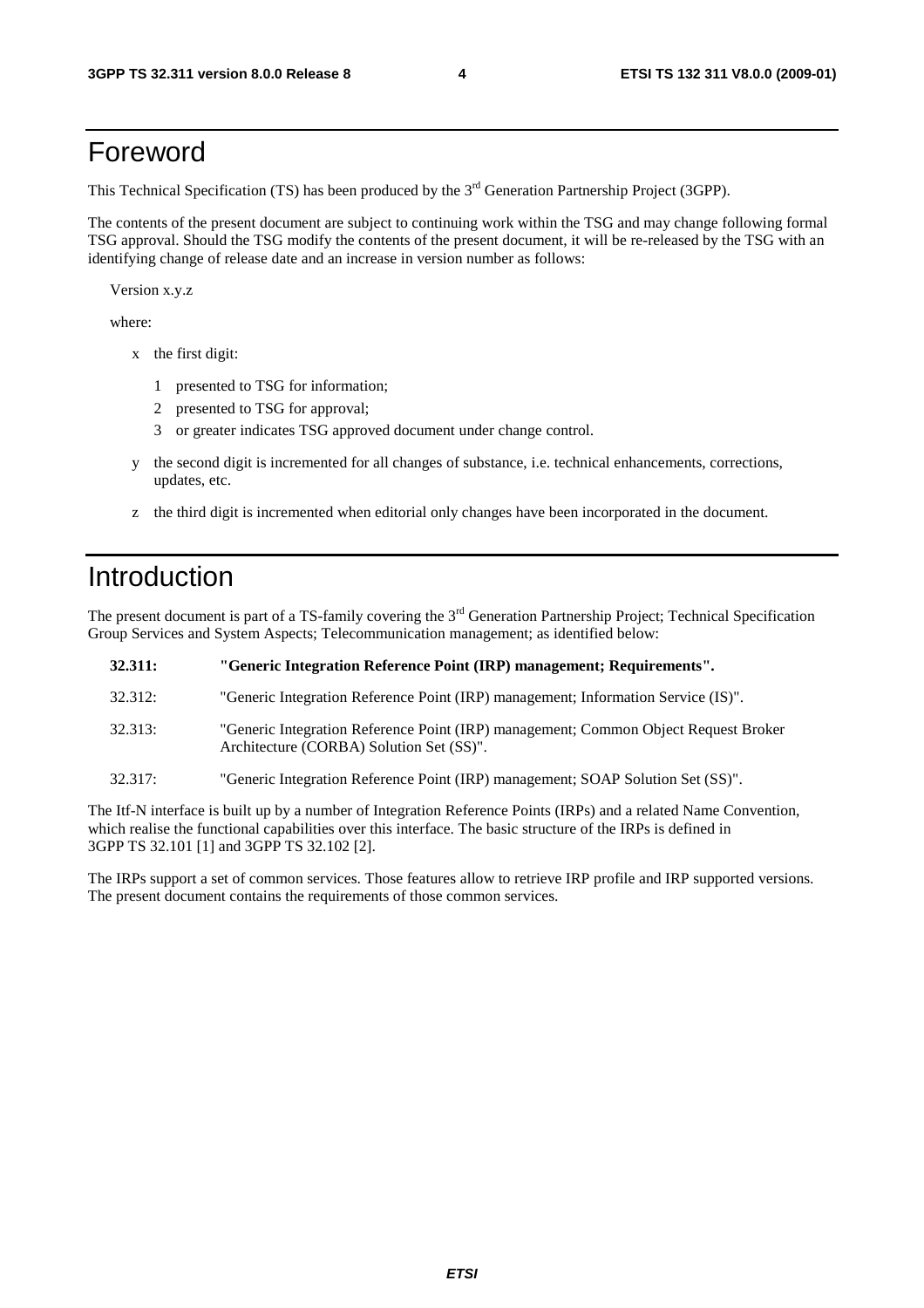#### 1 Scope

The purpose of the present document is to define a common service supported by all IRPs such as AlarmIRP. The present document is the "Requirements" part. It defines the requirements that shall be fulfilled by all IRPs, such as AlarmIRP, supporting this common service.

With this common service supported by all IRPs, an IRPManager shall be able to retrieve the profile of operations and notifications supported by a given IRP which is name-contained by an IRPAgent. An IRPManager shall also be able to retrieve the IRPVersions supported by the given IRP.

## 2 References

The following documents contain provisions which, through reference in this text, constitute provisions of the present document.

- References are either specific (identified by date of publication, edition number, version number, etc.) or non-specific.
- For a specific reference, subsequent revisions do not apply.
- For a non-specific reference, the latest version applies. In the case of a reference to a 3GPP document (including a GSM document), a non-specific reference implicitly refers to the latest version of that document *in the same Release as the present document*.
- [1] 3GPP TS 32.101: "Telecommunication management; Principles and high level requirements".
- [2] 3GPP TS 32.102: "Telecommunication management; Architecture".

## 3 Definitions and abbreviations

#### 3.1 Definitions

For the purposes of the present document, the terms and definitions given in 3GPP TS 32.101 [1], 3GPP TS 32.102 [2] and the following apply:

**IRP:** see 3GPP TS 32.102 [2].

**IRPAgent:** see 3GPP TS 32.102 [2].

**IRPManager:** see 3GPP TS 32.102 [2].

**IRP document version number string:** the IRP document version number (sometimes called "IRPVersion") string is used to identify a particular IRP Solution Set (SS) specification. It is derived using the following rule:

- Take the 3GPP TS version number on the front page of the SS specification, such as "3GPP TS 32.111-3 (V4.1.0)". Discard the leading "3GPP TS". Discard all characters after and including the last period. Eliminate leading and trailing spaces. Reduce multiple consecutive spaces with one space. Express the resultant in a string. Capitalise the string.
	- EXAMPLE: If the 3GPP document version number is "3GPP TS 32.111-3 V4.1.0 (2001-09)", then the IRP document version number shall be "32.111-3 V4.1". If the 3GPP document version number is "3GPP TS 32.303 V4.1.0 (2001-09)", then the IRP document version number shall be "32.303 V4.1".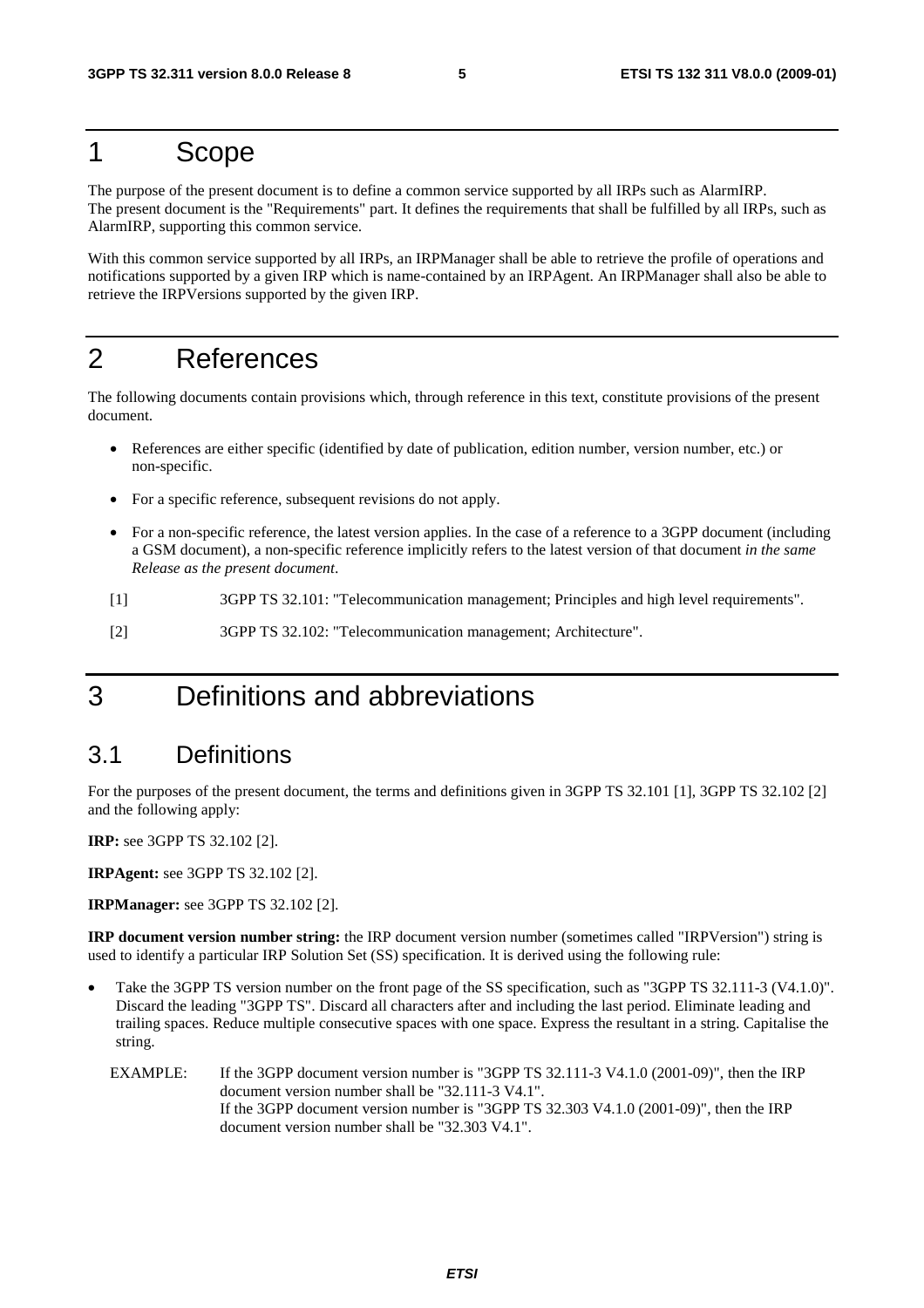#### 3.2 Abbreviations

For the purposes of the present document, the following abbreviations apply:

| CM         | <b>Configuration Management</b>    |
|------------|------------------------------------|
| EM         | <b>Element Manager</b>             |
| <b>IRP</b> | <b>Integration Reference Point</b> |
| IS         | <b>Information Service</b>         |
| <b>NE</b>  | Network Element                    |
| <b>NM</b>  | Network Manager                    |
| SS         | <b>Solution Set</b>                |
|            |                                    |

## 4 Generic IRP functions over Itf-N

The requirements for the generic IRP service over Itf-N are provided in the following clauses.

#### 4.1 Version retrieval function

An IRPAgent may support one or multiple IRP instances simultaneously (e.g. AlarmIRP instances, BulkCMIRP instances, etc.).

The set of capabilities of each IRP instance is fully identified by the version number of the corresponding IRP specification (i.e. the 'IRP document version number string' or in short, the IRPVersion; see clause 3.1.).

An IRP instance shall provide a function to allow IRPManager to retrieve all its (i.e. IRP instance"s) supported IRPVersion(s) over Itf-N.

An IRPManager may then decide if it wants to communicate with the IRP instance.

#### 4.2 Profiles retrieval functions

Each IRP supported by an IRPAgent provides a set of operations and notifications. It is possible to define in each IRP Information Service (IS) some operations and notification that are optional, which means that the final implementation of those operations and notifications is vendor dependant. Similarly, some parameters of operations and notifications may be defined as optional in the IRP IS.

It shall be possible for an IRPManager to retrieve over Itf-N the profile of an IRP of a given version: the profile shall provide information such as name of supported operations and notifications, and the list of supported parameters for each supported operation and notification.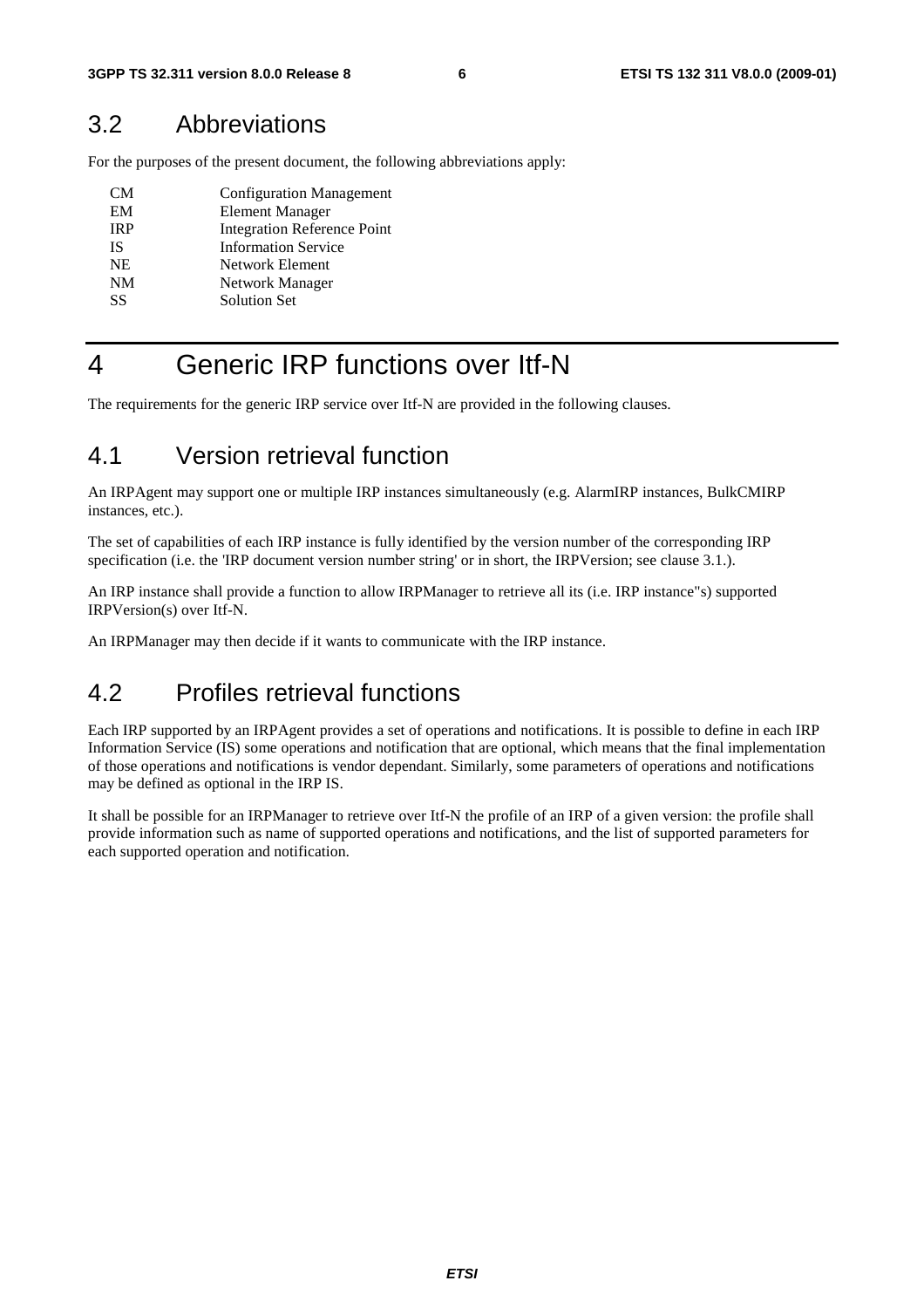## Annex A (informative): Change history

| <b>Change history</b> |              |                   |           |            |                                                                |       |            |
|-----------------------|--------------|-------------------|-----------|------------|----------------------------------------------------------------|-------|------------|
| Date                  | TSG#         | <b>TSG Doc.</b>   | <b>CR</b> | <b>Rev</b> | <b>Subject/Comment</b>                                         | Old   | <b>New</b> |
| Jun 2001              | SA 12        | SP-010285 --      |           | --         | Approved at TSG SA #12 and placed under Change Control         | 2.0.0 | 4.0.0      |
| <b>Jul 2001</b>       | --           | --                | --        | --         | TS number wrongly shown as 32.312 instead of 32.311            | 4.0.0 | 4.0.1      |
| Mar 2002              | SA 15        | $- -$             | --        | $- -$      | Automatic upgrade to Rel-5 (no Rel-5 CR)                       | 4.0.1 | 5.0.0      |
| Dec 2002              |              | --                | --        | $- -$      | Cosmetics                                                      | 5.0.0 | 5.0.1      |
| Dec 2003              | SA 22        | SP-030639 0002 -- |           |            | Align with 32.102                                              | 5.0.1 | 5.1.0      |
| Mar 2004              | SA 23        | $SP-040105$ $-$   |           | $- -$      | Automatic upgrade to Rel-6 (no CR)                             | 5.1.0 | 6.0.0      |
| Dec 2004 SA 26        |              | SP-040794 0003 -- |           |            | Update UML diagrams, Add reference to its CORBA/CMIP SSs       | 6.0.0 | 6.1.0      |
| Jun 2007              | <b>SA 36</b> | $-$               | --        | $- -$      | Automatic upgrade to Rel-7 (no CR) at freeze of Rel-7. Deleted | 6.1.0 | 7.0.0      |
|                       |              |                   |           |            | reference to CMIP SS, discontinued from R7 onwards.            |       |            |
| Dec 2008              | SA 42        |                   | --        | --         | Upgrade to Release 8                                           | 7.0.0 | 8.0.0      |
|                       |              |                   |           |            |                                                                |       |            |
|                       |              |                   |           |            |                                                                |       |            |